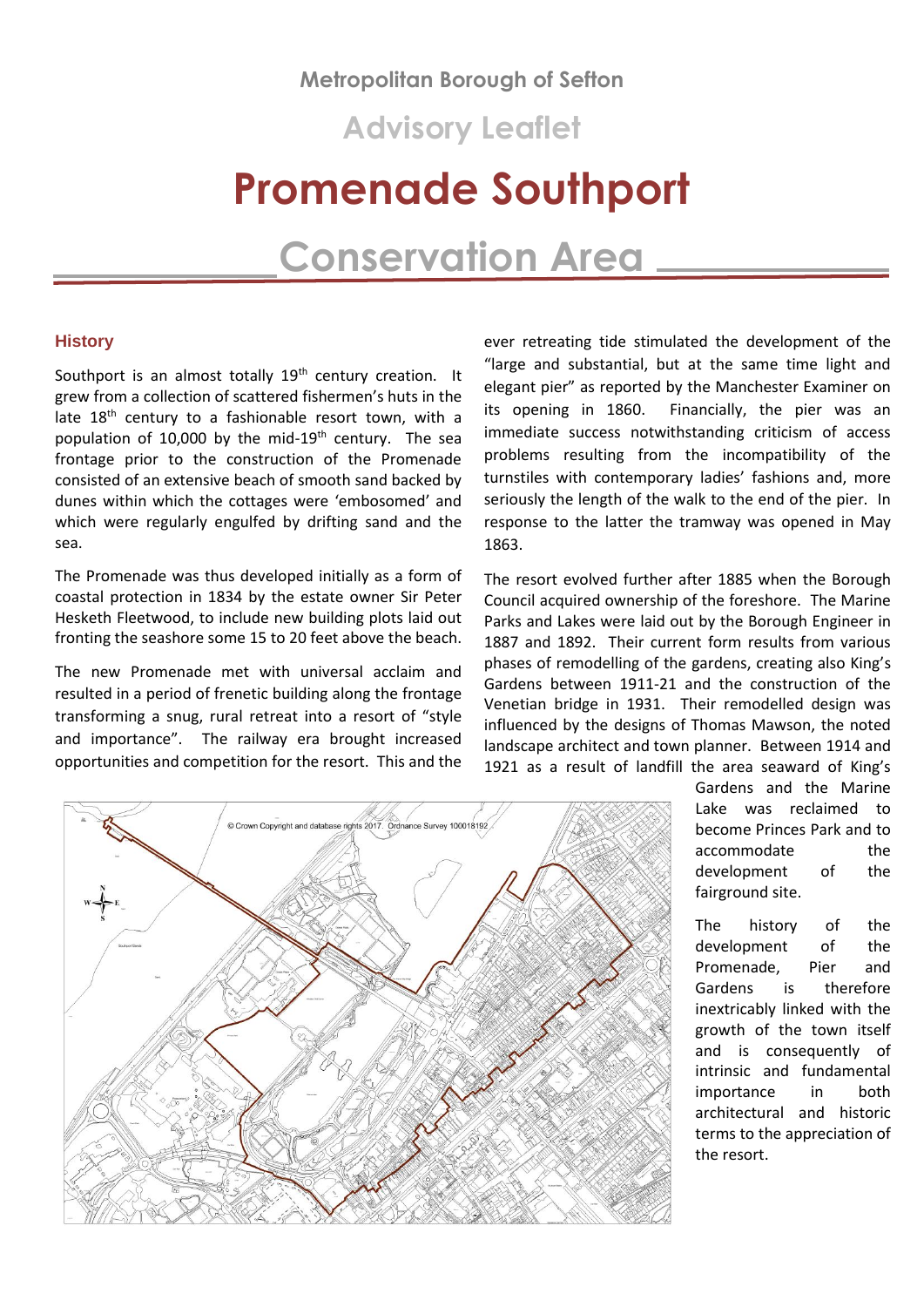# **The Conservation Area**

Promenade Conservation Area was designated in November 1990 and was last appraised in 2008.

The Government requires that from time to time we formulate and publish proposals for the preservation and enhancement of our conservation areas. In order to fulfil this obligation, an updated Conservation Area Appraisal for the Promenade was adopted by the Council on November 16, 2017.

The core of the Conservation Area is the Promenade itself and includes the streets to the rear of the frontage and those linking it with Lord Street. On the seaward side, the Marine Lake, King's Gardens, South Marine Gardens, part of Marine Parade and the Lower Promenade are included.

The Conservation Area includes a substantial number of buildings and structures which are listed as of special architectural or historic interest. These include the imposing Promenade Hospital by Paull and Bonella of 1883, now converted to apartments. The former Victoria Baths, built in 1871-2 to replace the earlier baths of 1838, marks the centre point of the frontage and lies opposite the entrance to the Pier. Designed by J. Brunlees, the Pier opened in 1860 and was the first example of an iron pleasure pier in the country and remains the second longest at 1200 yards long. The southern end of the Promenade is highlighted by the Royal Hotel (now Royal Clifton Hotel), built in 1854 by Thomas Withnell, originally as a terrace of three large impressive houses.

The mixed commercial and residential area to the rear of the frontage is included in the Conservation Area. Inclusion of these streets assists in the enhancement of the streetscape quality to the general benefit of the resort area.

Within the Conservation Area it is not the intention to prevent change but rather to ensure that any new developments, alterations or extensions are in keeping with its existing character and that any harm is balanced against wider public benefits. The character of the Promenade Conservation Area is derived from the informal grouping and scale of the building within a rigid street pattern and the relationship with the formally laid out open spaces and the coast. The quality of Southport's townscape is one of its most important assets and designation as a conservation area lays greater stress on the retention of historic buildings, the preservation of trees and the maintenance and enhancement of streetscape features. Any new developments will

accordingly be expected to be of a high quality of design and materials.



# **Additional Planning Powers**

# **If a building is a Listed Building additional special controls will also apply.**

Within the Conservation Area the following additional planning powers apply:-

- Any proposal involving the demolition of any building, wall or other structure within the Conservation Area (with minor exceptions) will require planning permission.
- Anyone wishing to cut down, top, lop or uproot a tree with a stem diameter of 75mm or greater measured at 1.5m above ground level must give the Local Planning Authority six weeks written notice of their intention to do so (a "Section 211 notice" under the Town and Country Planning Act 1990) subject to specific exemptions. Within this time the Authority may grant consent for the proposed work, or they may consider making a Tree Preservation Order. It is an offence to carry out tree works without permission.
- There are greater restrictions over 'permitted development' rights for the alteration and enlargement of dwellinghouses, and on the provision, alteration or improvement of outbuildings within their curtilage.
- Dormer windows will require planning permission, and in some cases, other changes to roofs and chimneys may require planning permission.
- The cladding of any part of external walls in stone, artificial stone, pebble dash, render, timber, plastic would require planning permission.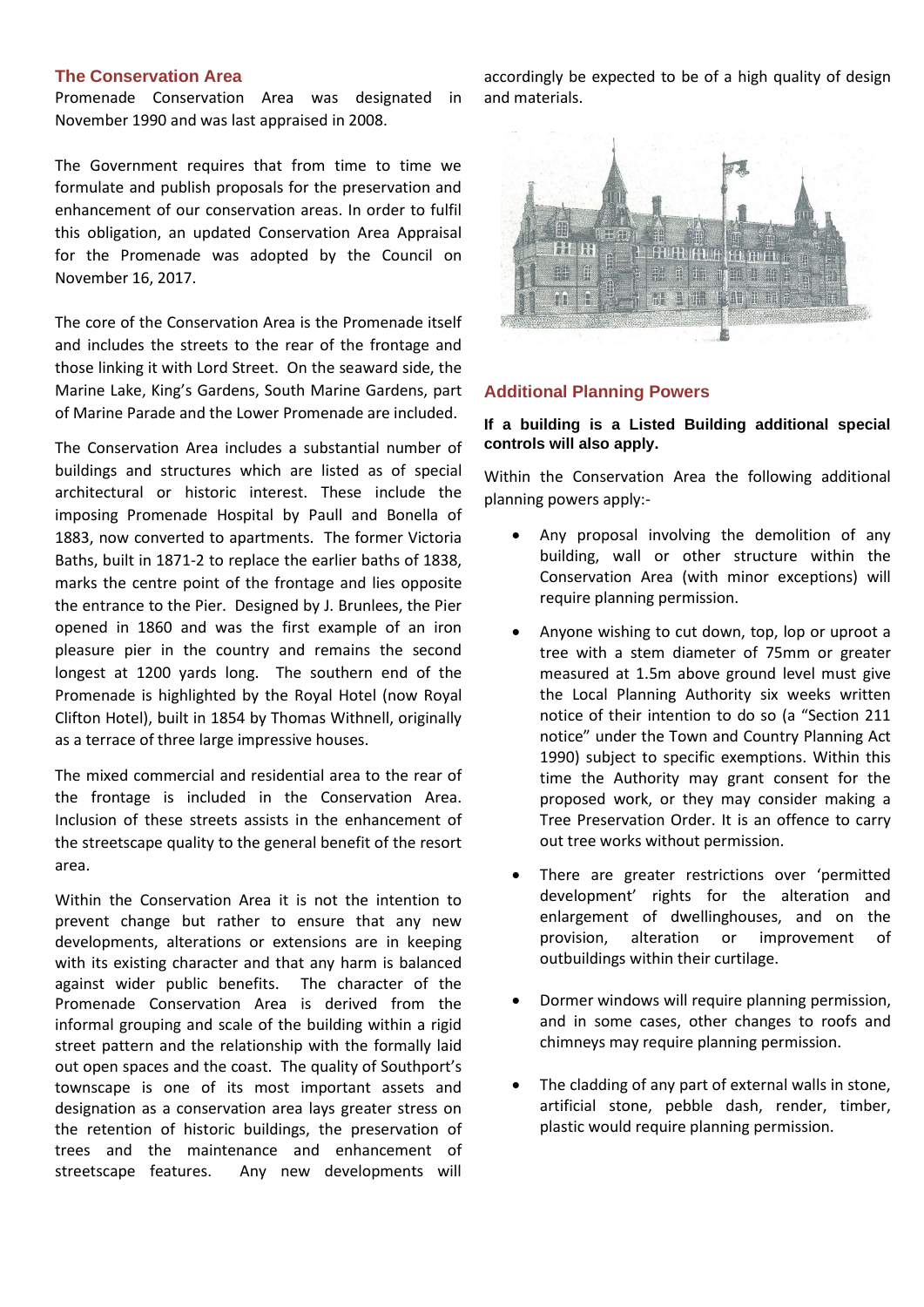- Planning permission is needed for satellite dishes where they are to be located on a chimney, wall or roof slope which faces onto a highway.
- Micro-generation (e.g. wind turbines/solar panels) installations will require planning permission in some cases.
- Some aspects of commercial development and adverts are subject to additional restrictions.

For up to date advice on what needs planning permission go to [www.planningportal.gov.uk](http://www.planningportal.gov.uk/) In determining applications for the development of land and alterations or extensions to buildings within the Promenade Conservation Area the Council will pay special regard to:-

- The retention, replacement and restoration of historical details and features of the buildings and their grounds including layout, boundary walls and landscaping, shop fronts, historic advertisements and joinery details.
- The design, materials and detail of extensions and alterations to existing buildings which will be expected to be in sympathy with the architectural and historic character of the building as a whole and to the setting of that building.
- The detailed design of any new building (including form, massing, height, scale and materials) and its integration with its immediate surroundings and the special architectural and visual qualities of the Conservation Area.
- The retention and preservation of existing trees and the provision of further appropriate landscaping.
- The retention and enhancement of views into and out of the area, vistas within the area and the general character and appearance of the street scene and roofscape.

## **Guidance Notes for planning applications and use of materials:**

#### **Pre-Application Advice**

You can request advice from Planning Services prior to submitting a formal application. In some cases we make a charge for this service. Forms are available on the Council's website.

### **Planning Applications**

A Heritage Statement will be needed to support your planning application; this should include an explanation of what the significance of the property is, and what impact the proposals have on that significance.

Outline applications will not usually be considered.

#### **Demolition**

There will be a presumption in favour of the preservation of buildings of individual or group value. Accordingly demolition or redevelopment of any such building will normally be resisted. Any consent to demolish would normally be conditional on the building not being demolished before a contract is made to carry out redevelopment. This is to avoid gap sites developing. The redevelopment must be of a high standard of design.

#### **New development on vacant sites**

Any new development should be conceived with the original layout, architectural character and scale of the area in mind. Early discussions with Planning Services are advised prior to any design work being commenced. The services of a qualified architect are strongly recommended.

# **Conversion of existing buildings**

Where planning permission to convert buildings into new uses is sought, the new use and internal layout of the building should be carefully considered. Particular attention will be paid to the building's external appearance, use of materials, the layout of gardens and car parks and the position of bin stores.

Different parts of the resort area have different characters, brought about by similar uses being clustered together, such as amusement arcades on Nevill Street and guesthouses on Bath Street. Existing clusters should be strengthened, to enhance the distinctive character of these areas.

### **External alterations to existing buildings including extensions**

Every effort should be made to minimise external alterations, such as fire escapes and new windows (including dormer windows). Where external changes are required it should be made to a non-prominent elevation. Alterations or extensions should use the carefully chosen materials that match/complement the building. Again, the services of a qualified architect are strongly recommended.

#### **Windows**

Although scale, proportions, sizes and style may vary, vertical sliding sash windows are typical of this area. These windows should be retained and renovated where possible taking care to also retain and restore associated details such as cills and mouldings. If all or part of any window needs to be replaced it should match the original design. Care should be taken to ensure that 'reveals' are retained. This is important for practical (weather protection) as well as aesthetic reasons. If additional windows are essential, they should be restricted to the nonprominent elevations. Their size and proportion should match the original windows.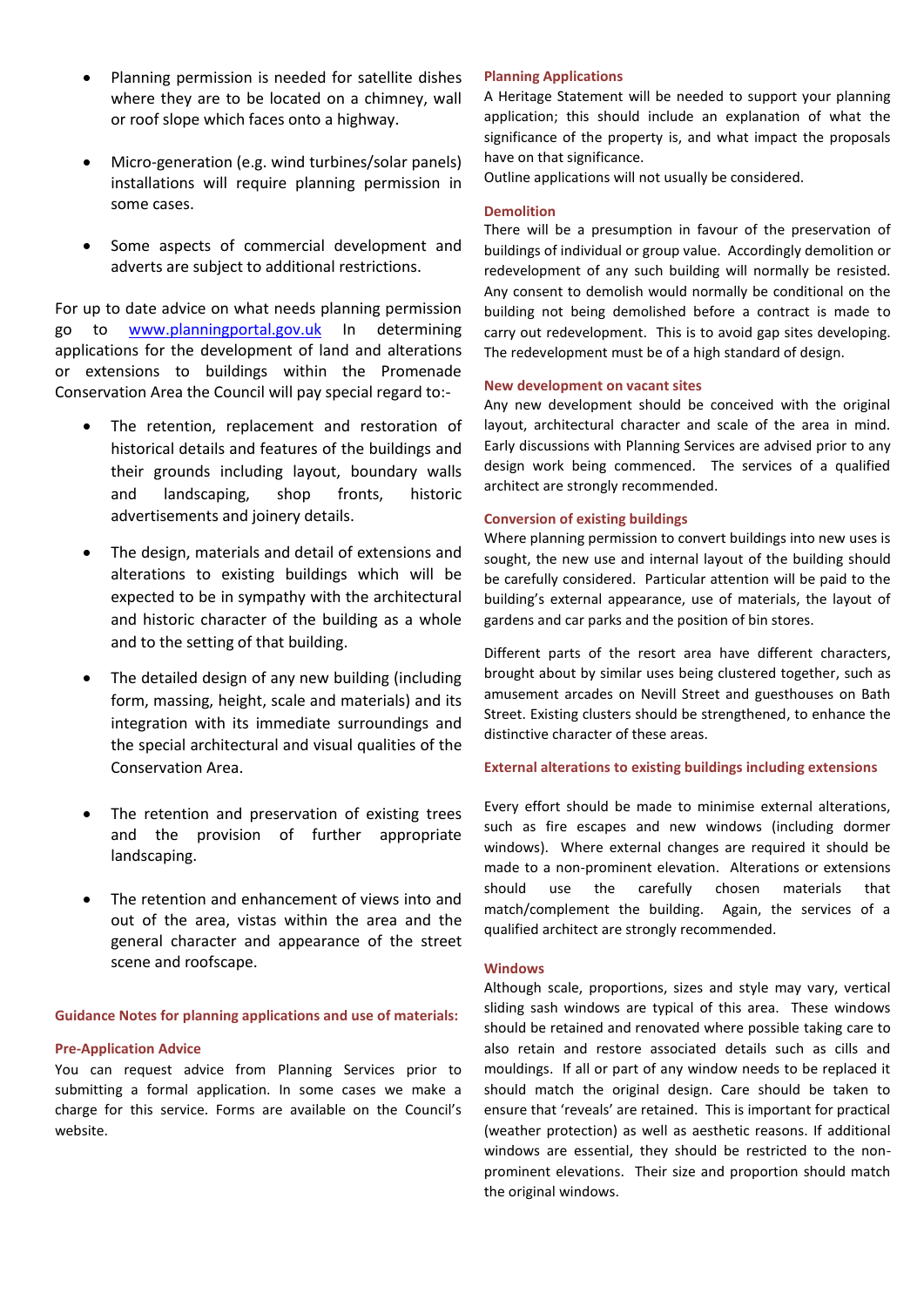When repairing/replacing windows care must be taken to retain and restore details. Imitation 'leaded' lights should always be avoided whilst aluminium and UPVC windows have a different surface finish, are likely to have different detailing and proportions to the existing and consequently are likely to detract from the character of the building.

#### **Dormer Windows and Rooflights**

New dormer windows are not generally accepted on principal elevations unless they are part of the original design. Any new dormer windows must be well-proportioned and kept to nonprominent elevations. Any new cladding must match roofing materials. Rooflights should also be restricted to nonprominent elevations, should be flush with the slope of the roof and should be as small as possible.

#### **Wall Surfaces**

Brickwork and stonework should not be painted or rendered. Areas of brickwork or stonework requiring renewal should be repaired or replaced in their original form or pattern. Brick pointing should be compatible with existing construction, which is generally flush finish. Repointing should be carried out with lime mortar rather than cement to prevent softer bricks from deteriorating. Where stonework is to be cleaned, professional advice should be sought as the incorrect choice of treatments can result in damage.

Brick and terracotta features such as keystones, corbels, finials and leaf designs should be retained wherever possible. Cladding of brickwork in stone, artificial stone, pebble dash, render, timber, plastic or tiles will not be permitted for practical as well as aesthetic reasons and the use of bright obtrusive colours for stucco render should be avoided. If missing or damaged, stucco or plaster mouldings and similar details should be replaced in their original form or pattern. Care should be taken to use correct mixes and finishing coats.

Stucco render or plaster mouldings and similar details should be replaced in their original form or pattern if missing or damaged. Care should be taken to use correct mixes and finishing coats. Dry dash or pebble dash is typical of some late 19th or early 20th century buildings and any repair should be to a similar finish.

#### **Roofs**

Original rooflines and profiles should be maintained. Any renewals or repairs should use reclaimed or new materials to match the original roof covering. Care should be taken to retain roof features such as ridge and hip tiles, eaves and gables details when carrying out repairs. Roofs in the conservation area are covered in thick Welsh slate which needs to be carefully matched.

#### **Chimneys**

In most cases, the original chimney stacks and pots form an integral part of the design of buildings and create an interesting 'roofscape'. It is important, therefore, to opt for repairing rather than dismantling stacks if no longer in use. If the stacks become unsafe, then they should be taken down and rebuilt to the original height and design taking care to replace chimney pots.

#### **Porticoes, Porches and Verandahs**

These features should be retained and repaired. Mineral felt or other similar roofing materials should not be used. Where new porches and porticoes are proposed they should be appropriately designed with materials that are sympathetic to the age and style of the building, though these may not be suitable additions to the more simply designed properties. Verandahs must be regularly painted with an appropriate paint system and kept in good repair.

#### **Front Doors**

Original doors and door surrounds should be retained and repaired wherever possible. Replacements should be to a sympathetic design. Wooden moulded and panelled doors are likely to be the most suitable. "Georgian style" doors with imitation semi-circular fanlights and UPVC should be particularly avoided. Care should be taken to retain and repair details around openings, such as architraves, thresholds, transoms and fanlights.

#### **Boundary Walls, Fences, Gates and Gate Posts**

Original brick and stone boundary walls, including their stone or terracotta copings, should be repaired or rebuilt to the original design, using reclaimed or matching materials. Where new development results in new boundary walls these should be of a similar design and material in keeping with the historic appearance boundary treatments to neighbouring properties. Historic gates should be retained or replaced to the same designs and materials where necessary. Boundary walls and gateposts should not be painted, this has a poor visual appearance and can trap moisture which will cause deterioration.

Where boundary walls have been removed to frontages their replacement in traditional designs will be encouraged. Reintroduction of low front boundary walls and gateposts and the introduction of hedges, trees and greenery will greatly improve the appearance of the streetscape, reducing the visual impact of parked cars, and soften the appearance of hardlandscaping. Wooden fences and railings should not normally be installed along existing boundaries.

#### **Services**

Wherever possible original rainwater gutters and downpipes should be replaced in cast iron to the same patterns. If replacements cannot be obtained then cast aluminium of similar colour and profile could be considered. Care should be taken in the siting of burglar alarms, central heating flues, meter boxes and bin store locations so as not to detract from the appearance of principal elevations.

## **Shopfronts, Security and signs**

Every effort should be made to retain any remaining parts of historic shopfronts including fascia boards. These can be